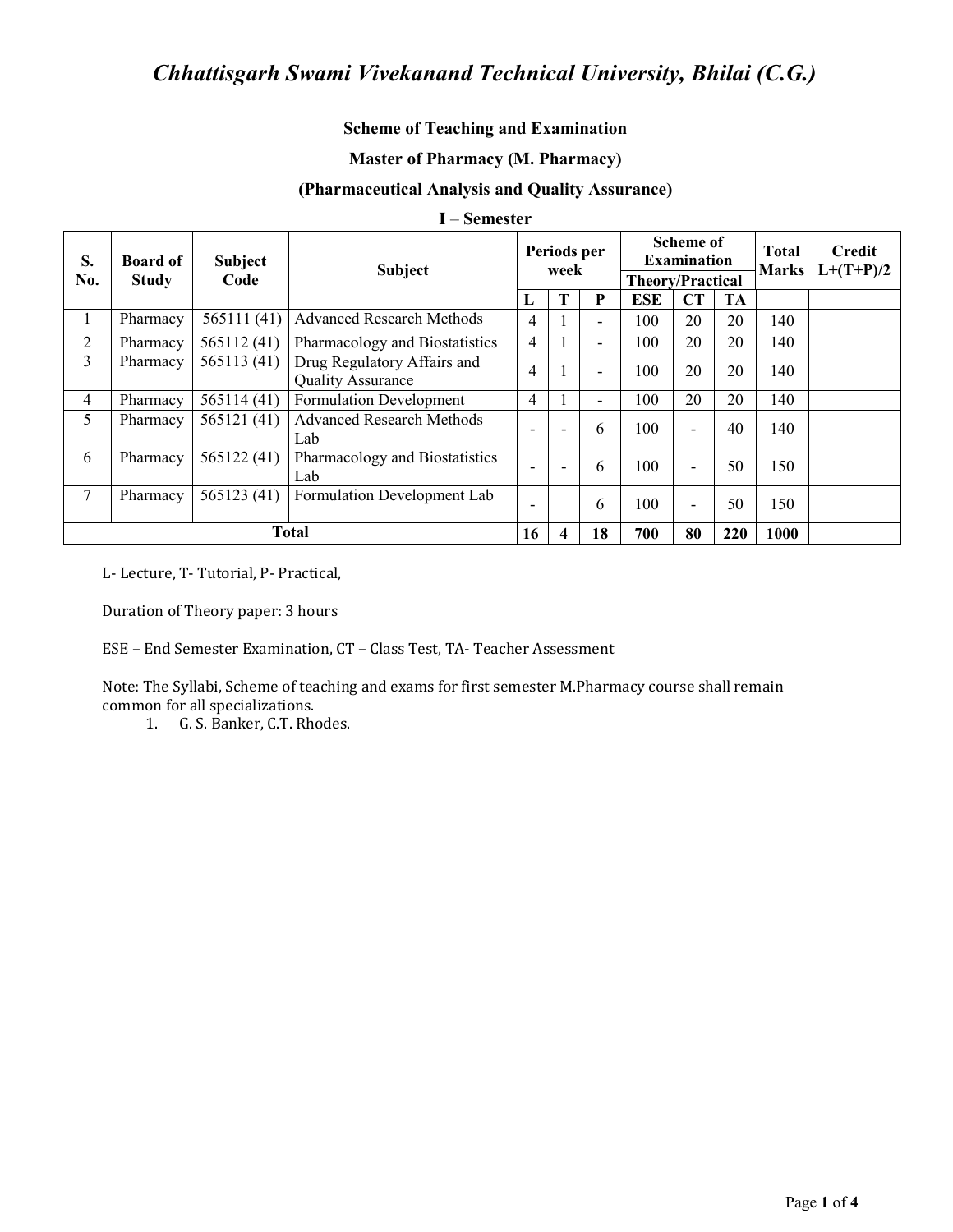## **Scheme of Teaching and Examination**

## **Master of Pharmacy (M. Pharmacy)**

### (Pharmaceutical Analysis and Quality Assurance)

#### II - Semester

| S.               | <b>Board of</b> | Subject<br>Code | <b>Subject</b>                                                                                                            | <b>Periods Per</b><br>Week |                         |                | <b>Scheme of</b><br><b>Examination</b> |    |           | <b>Total</b> | <b>Credit</b> |
|------------------|-----------------|-----------------|---------------------------------------------------------------------------------------------------------------------------|----------------------------|-------------------------|----------------|----------------------------------------|----|-----------|--------------|---------------|
| No.              | <b>Study</b>    |                 |                                                                                                                           |                            |                         |                | <b>Theory/Practical</b>                |    |           |              |               |
|                  |                 |                 |                                                                                                                           | $\mathbf{L}$               | T                       | P              | <b>ESE</b>                             | CT | <b>TA</b> | <b>Marks</b> | $L+(T+P)/2$   |
| 1.               | Pharmacy        | 502211(41)      | Pharmaceutical Analysis and<br>Quality Assurance - I (Advance<br>pharmaceutical Analysis)                                 | $\overline{4}$             | $\mathbf{1}$            | $\blacksquare$ | 100                                    | 20 | 20        | 140          |               |
| 2.               | Pharmacy        | 502212(41)      | Pharmaceutical Analysis and<br>Quality Assurance - II (Applied<br><b>Pharmaceutical Analysis)</b>                         | $\overline{4}$             | $\mathbf{1}$            |                | 100                                    | 20 | 20        | 140          |               |
| 3.               | Pharmacy        | 502213 (41)     | Pharmaceutical Analysis and<br>Quality Assurance-III<br>(Pharmaceutical Process<br>Validation)                            | $\overline{4}$             | $\mathbf{1}$            |                | 100                                    | 20 | 20        | 140          |               |
| $\overline{4}$ . | Pharmacy        | 502214(41)      | Pharmaceutical Analysis and<br>Quality Assurance - IV (GMP and<br><b>Quality Assurance of</b><br><b>Pharmaceuticals</b> ) | $\overline{4}$             | $\mathbf{1}$            |                | 100                                    | 20 | 20        | 140          |               |
| 5.               | Pharmacy        | 502221(41)      | Pharmaceutical Analysis and<br>Quality Assurance - I Lab                                                                  |                            | ۳                       | 6              | 100                                    |    | 50        | 150          |               |
| 6.               | Pharmacy        | 502222 (41)     | Pharmaceutical Analysis and<br>Quality Assurance - II Lab                                                                 |                            |                         | 6              | 100                                    |    | 50        | 150          |               |
| 7.               | Pharmacy        | 502223(41)      | Pharmaceutical Analysis and<br>Quality Assurance -III Lab                                                                 |                            |                         | 6              | 100                                    |    | 40        | 140          |               |
|                  | <b>Total</b>    |                 |                                                                                                                           |                            | $\overline{\mathbf{4}}$ | 18             | 700                                    | 80 | 220       | 1000         |               |

L - Lecture, T - Tutorial, P - Practical

**Duration of Theory Paper 3 Hours** 

ESE - End Semester Examination, CT - Class Test, TA - Teacher Assessment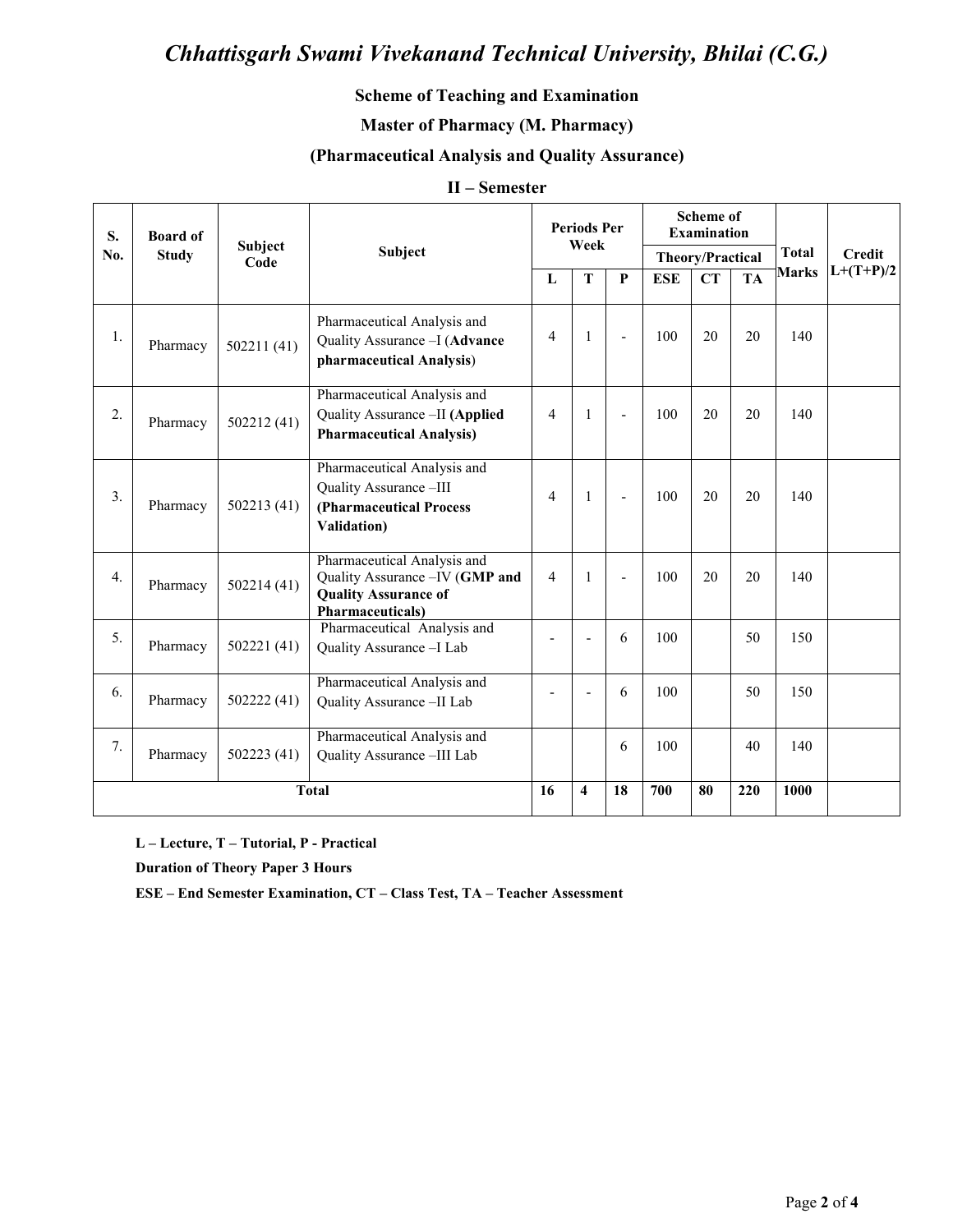## **Scheme of Teaching and Examination**

### **Master of Pharmacy (M. Pharmacy)**

## (Pharmaceutical Analysis and Quality Assurance)

### $III - Semester$

| S. No. | <b>Board of</b><br><b>Study</b> | <b>Subject</b><br>Code | Subject                                                       | <b>Periods</b><br>Per Week |   |    | <b>Scheme of</b><br><b>Examination</b><br><b>Theory/Practical</b> |    |           | <b>Total</b><br><b>Marks</b> | Credit<br>$L+(T+P)/2$ |
|--------|---------------------------------|------------------------|---------------------------------------------------------------|----------------------------|---|----|-------------------------------------------------------------------|----|-----------|------------------------------|-----------------------|
|        |                                 |                        |                                                               |                            |   | P  | <b>ESC</b>                                                        | CT | <b>TA</b> |                              |                       |
| 1.     | Pharmacy                        | 502321(41)             | Minor Dissertation<br>(synopsis submission)<br>Seminar & Viva |                            | 3 | 36 | 300                                                               |    | 100       | 400                          |                       |
|        | <b>Total</b>                    |                        |                                                               |                            |   | 36 | 300                                                               |    | 100       | 400                          |                       |

L - Lecture, T - Tutorial, P - Practical,

**ESE - End Semester Examination,** 

CT - Class Test, TA - Teacher Assessment